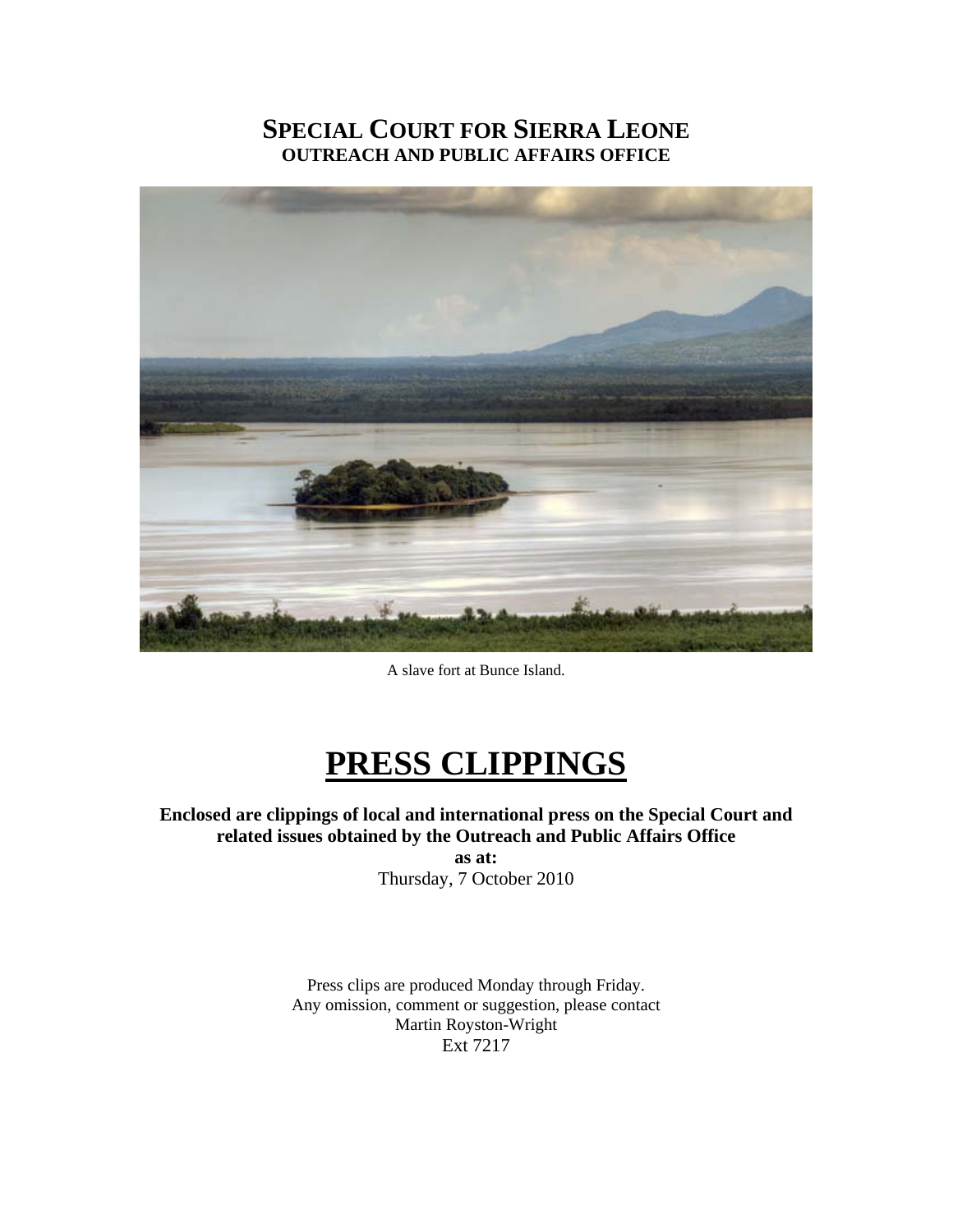| <b>Local News</b>                                                                          |             |
|--------------------------------------------------------------------------------------------|-------------|
| Parliamentarians to Work With Coalition for ICC / Premier News                             | Page 3      |
| <b>International News</b>                                                                  |             |
| Court Cartoon / The Times                                                                  | Page 4      |
| ICC to Decide on Lubanga's Release / The International Justice Tribune                     | Page 5      |
| ICC Team to Start Taking Evidence / The Standard                                           | Pages 6-7   |
| Court increases Karadzic hearings in effort to speed up Trial / Deutsche Presse Agentur    | Page 8      |
| The Special Tribunal for Lebanon, the Staring Abyss and What Must be Done / The Daily Star | Pages 9-13  |
| MPs Clash Over Signing Convention on International Criminal Court / Minivan News           | Pages 14-16 |
| Former Rebel Claims Role in Military Force Backed by U.N./ Reuters                         | Page 17     |
|                                                                                            |             |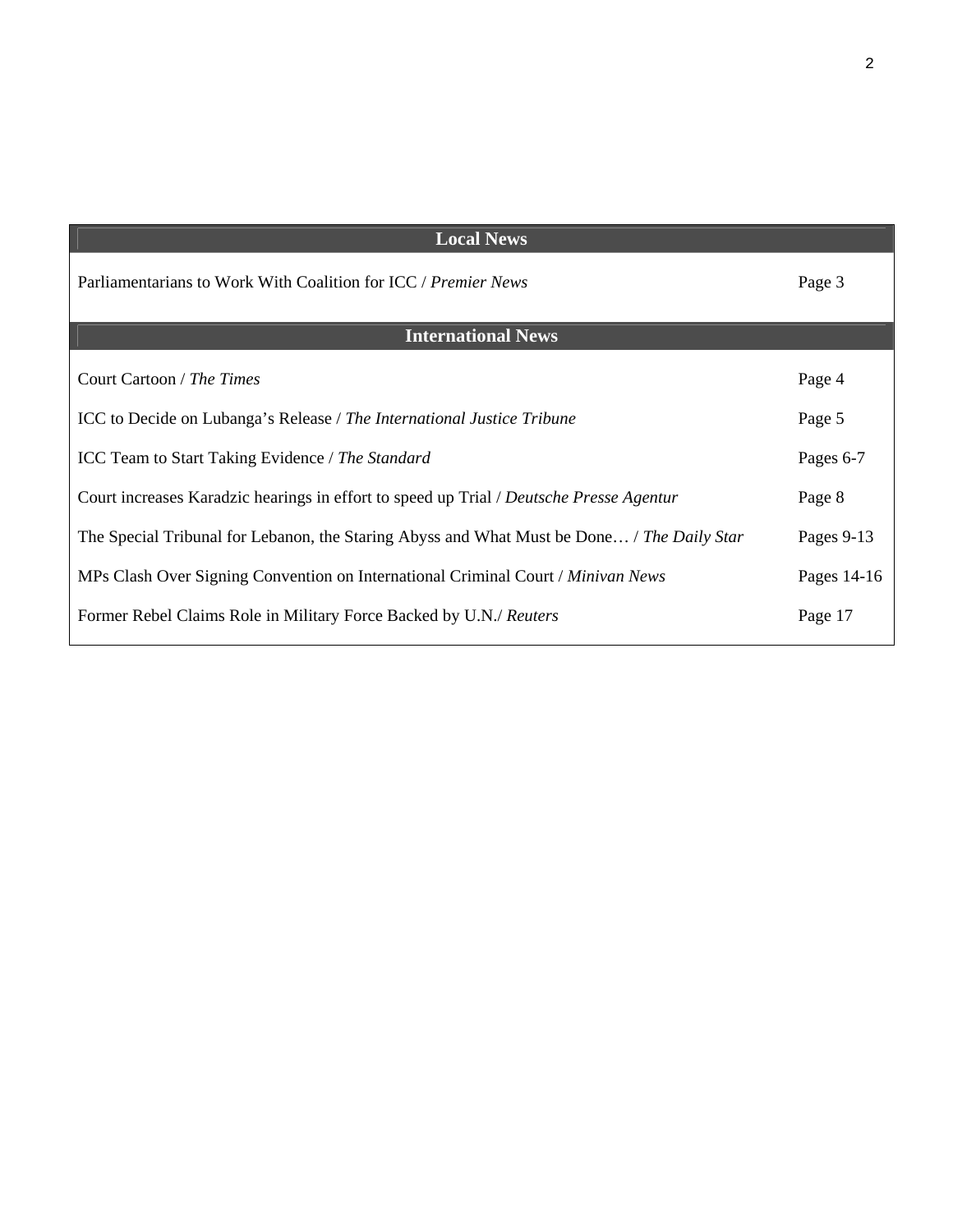# **Parliamentarians To Work With Coalition For Criminal Court**

Coalition for the International Criminal Court in Sierra Leone this week signed a Memorandum of Understanding (MOU) to push the issue through Parliament.

#### **By Alpha Bedoh Kamara**

The MOU was signed with the Parliament for Global Action (PGA) in Sierra Leone "to push forward the issue of international justice in Sierra Leone."

Chairperson of PGA-SL, Dr. Bernadette Lahai, said the main aim of the MOU is to ensure collaboration, inclusion, active participation and engagement in all activities between the coalition (Sierra Leone Coalition for the International Criminal Court) so that measures are taken jointly to address any adverse effect on international justice mechanisms either at national or international level. She noted that Sierra Leone went through eleven years of brutal conflict that had a devastating impact on our national justice systems.

"During which time, all institutions dealing with the rule of law and good governance were completely destroyed. Transitional Justice mechanisms such as the TRC and the Special Court for Sierra Leone (SCSL) were established to address the level of violent events that culminated into such gross violations and abuses of human rights, relative to war crimes and crimes against humanity including gang rape, widespread and systematic murder, amputation, looting and taking of hostages, among others," she said.

The Chairman of SLCICC, James Mathew also said Sierra Leone has enjoyed Director, Brima Sheriff, lamented the lack international justice mechanism and is a of strategic planning and brotherhood signatory to the Rome Statute. He however noted that efforts in terms of the most challenging.

domesticating and localizing global and international obligations have been too little. "There is therefore the need for a constructive relationship with Government on such through a strategic body. SLCICC and PGA seek to provide this platform," he stated.

He said the MOU seeks to achieve this objective through effective dialogue and engagement with both parties to identify critical issues within our national justice mechanisms that are not in line with international human rights standards, so as to jointly advocate for harmonization with the appropriate stakeholders at national and international levels.

The chairperson used the occasion to explain to participants the legal status of PGA and its structures at the Sierra Leone Parliament and international levels.

She said their mandate has been expanded to include gender issues, peace and security, democracy, election and human rights.

Mr. Suilaman Jabbati noted that the interest of the Government is not effectively empowering civil society to foster the ratification and domestication of the ICC, and that the only thing that will ensure government interest in the ICC is its ratification and domestication. Amnesty International-Sierra Leone among the civil society organizations as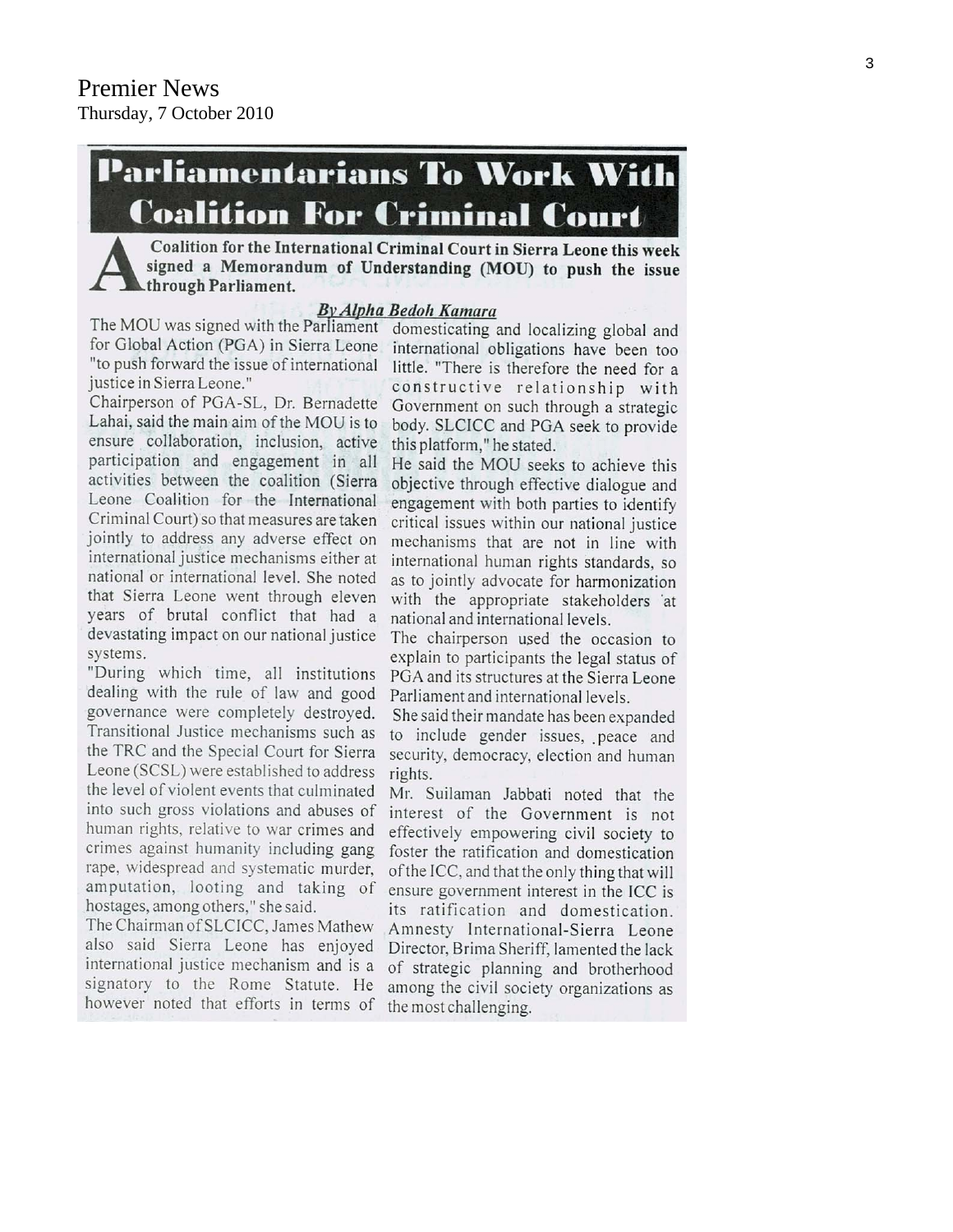# The Times Friday, 6 August 2010

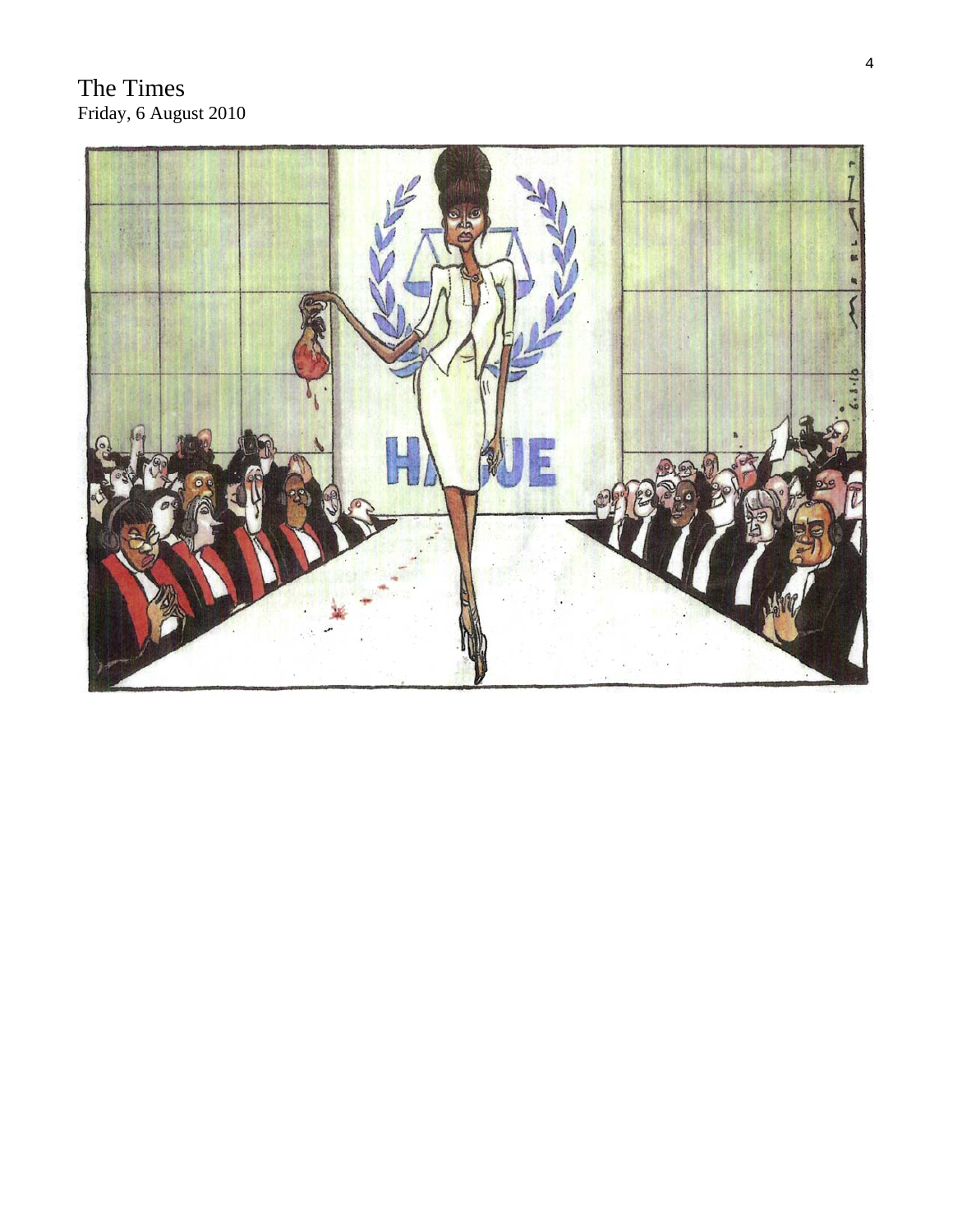# The International Justice Tribune

Wednesday, 6 October 2010

#### **ICC to decide on Lubanga's release**

Appeals judges at the International Criminal Court (ICC) will on Friday deliver judgment on the prosecution's appeal asking for the release of Thomas Lubanga Dyilo, who stands trial for war crimes in The Democratic Republic of Congo. On July 8th, trial judges halted court proceedings on grounds that a fair trial was no longer possible due to failure by the prosecution to implement orders issued by judges. The judges had ordered prosecutors to disclose to the defence the name and other identifying information for 'intermediary 143', an individual who helped investigators to contact witnesses that testified against Lubanga.

But when the prosecution stated that it could not disclose the identity of the intermediary before protective measures such as relocation had been put in place for him, the presiding judges ordered Lubanga's release, stating that he could not be held in "preventative custody on a speculative basis." His defence team was about to ask the judges to dismiss the entire case on grounds of abuse of process. The case against Lubanga, the first person to be tried by the ICC, opened in January 2009.

#### **Ex-Mandela charity official charged in 'blood diamond' case**

A former trustee of the Nelson Mandela Children's Fund, Jeremy Radcliffe, is facing criminal charges after British supermodel Naomi Campbell told the Special Court for Sierra Leone she gave him three alleged blood diamonds in 1997.

Radcliffe, who admitted he had the stones after they came under scrutiny at the war crimes trial of former Liberian president Charles Taylor, has been charged with illegal possession of uncut diamonds, South Africa's national prosecuting authority said Friday. Campbell told judges she gave the three uncut diamonds to Radcliffe, then the chief executive of the Children's Fund, to "do something good with." The day after her testimony, Radcliffe confirmed he had kept the gems and had never given them to the charity, saying he did not want to involve the organisation in any potentially illegal activities. He subsequently handed the diamonds over to the police.

#### **Thai court clears way for Bout's extradition**

Bangkok's Criminal Court on Tuesday dismissed new proceedings against alleged arms smuggler Viktor Bout, clearing the way for his extradition to the United States. Only prosecutors who filed extra charges of money laundering and wire fraud on behalf of the US have the right to appeal the decision within 72 hours, after which time Bout could be extradited.

A final decision lays in the hands Prime Minister Abhisit Vejjajiva.

Viktor Bout is believed to have made millions of dollars selling illegal arms to countries on which the UN has placed arms embargoes, and has been labeled the 'Merchant of Death.'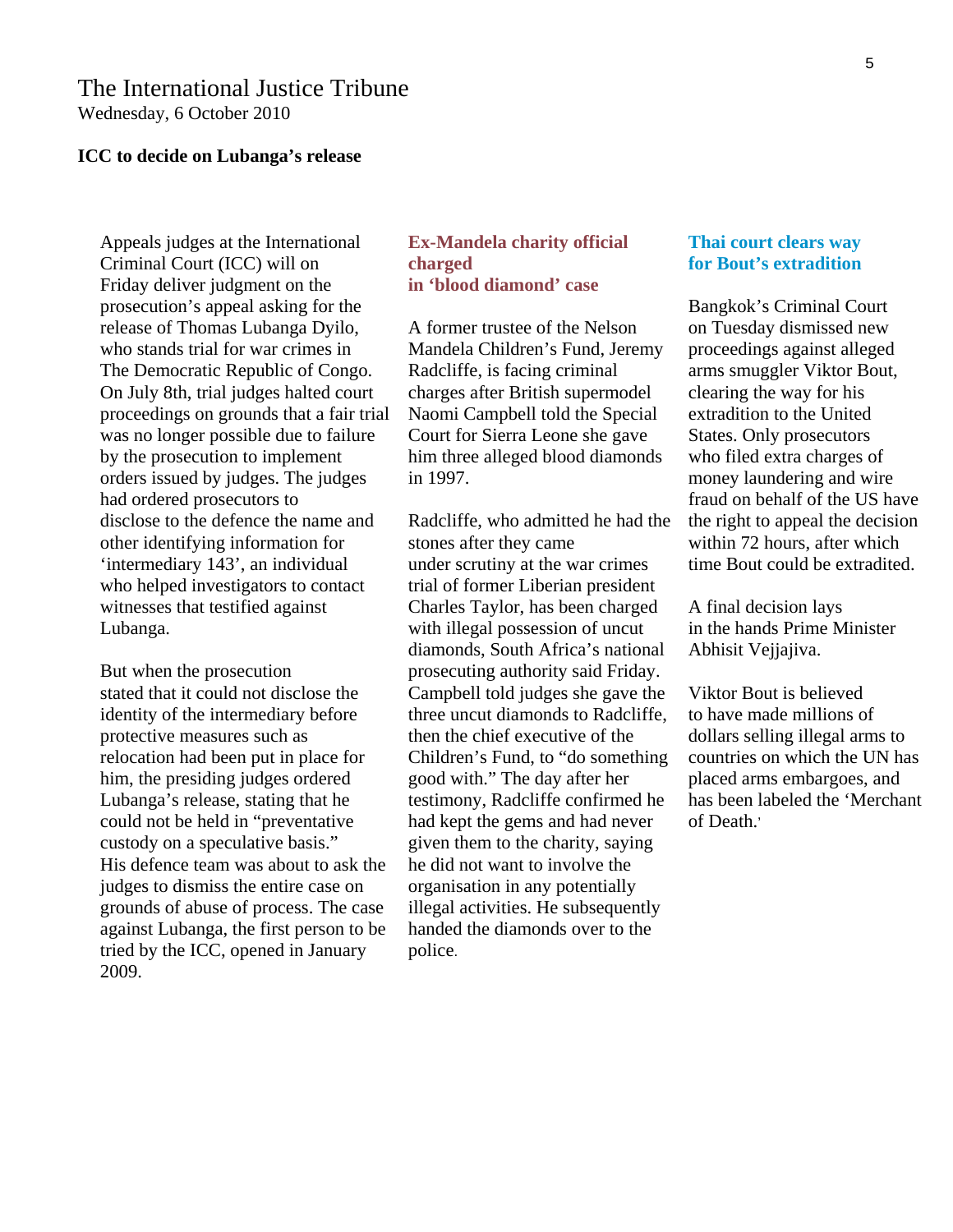# The Standard (Kenya) Wednesday, 6 October 2010

#### **ICC team to start taking evidence**

#### By Standard Team

Preparation for the International Criminal Court to take evidence from PCs and PPOs has been finalised.

Following the appointment of Justice Kalpana Rawal to support the process of evidence taking, the ball now moves to Attorney General Amos Wako who is supposed to gazette the rules and regulations for the exercise.

As per the ICC rules, the statement of each witness shall be taken in writing on the oath or affirmation of that witness.

Chief Justice Evan Gicheru has appointed Lady Justice Rawal to take the statements of the security chiefs concerning post-election violence in accordance with the International Crimes Act.

ICC investigators had requested a face-to-face meeting with security chiefs who were in office prior and during the violence.

But the officers declined and hired private lawyers and said they would only be interviewed in the presence of an officer with the status of a judge or Registrar of the High Court, as the Rome Statute recommends.

#### **Best choice**



**Some of the State officers expected to make statements have welcomed Justice Kalpana Rawal's appointment, saying she is the best choice.**

It is not clear when the sittings would begin but consultations among the relevant parties are ongoing.

Some of the officials who have been summoned by the ICC team and who talked to The Standard said Justice Rawal was the best choice.

"She is the best choice for some of us and there is a general perception she would be impartial. You know this thing is so sensitive," said one of the officials.

Justice Rawal, who has served in the High Court since June 2, 2000, said she was ready to serve Kenyans in her new role.

She told The Standard: "I am grateful to God, appointing authorities and Kenyans for this appointment. I will serve Kenyans to my level hest."

Speaking in her Chambers at the High Court in Nairobi, the soft-spoken judge said she was waiting for operational details to move.

ICC Chief Prosecutor Luis Moreno-Ocampo had requested the Government to facilitate the interview with PCs and PPOs of Nyanza, Nairobi, Central, Coast, and Rift Valley provinces who served between December 2007 and March 2008.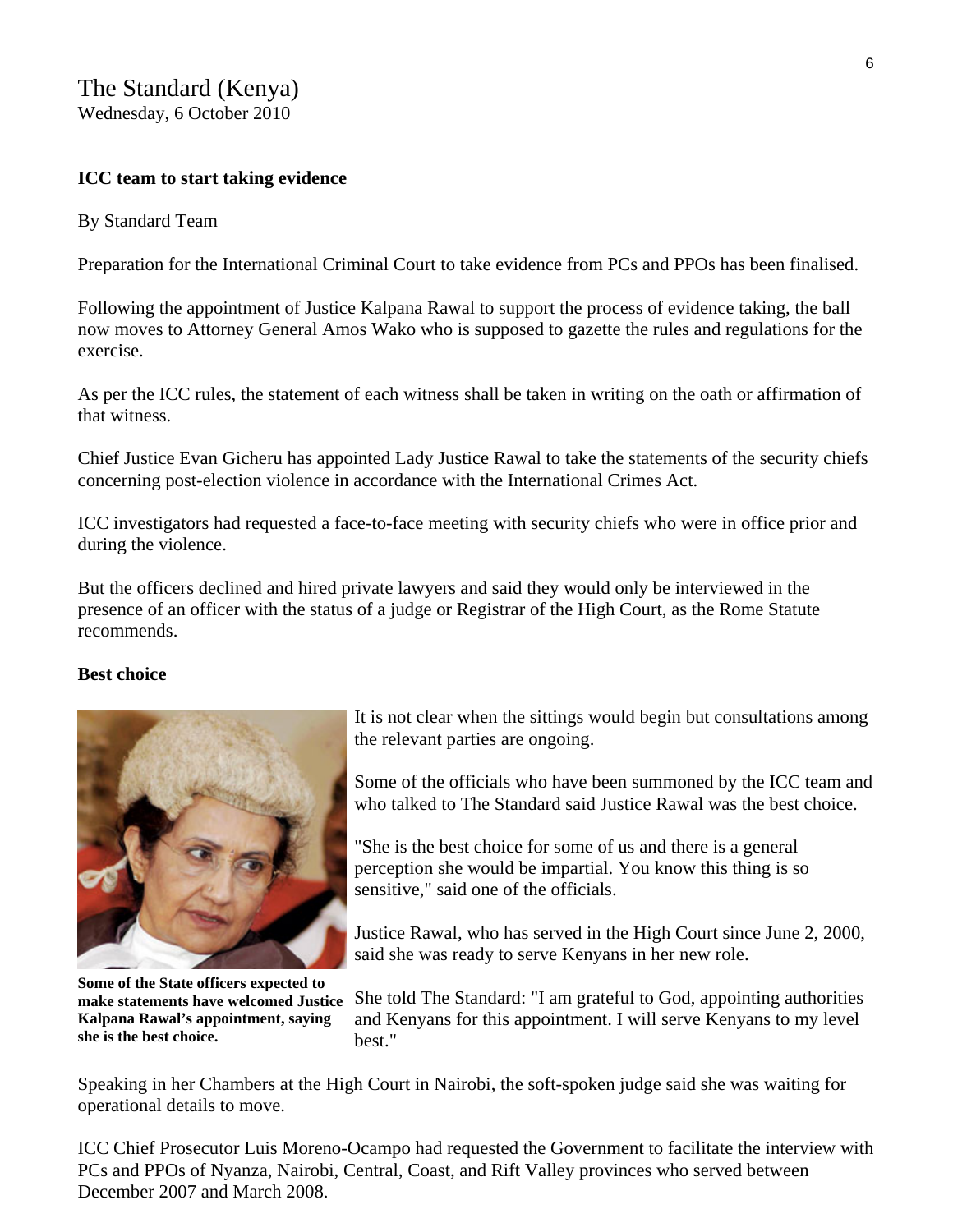Sources familiar with the developments in the investigations said the ICC team has been meeting different people at different locations.

"No one knows who they have met, but we are informed they are holding serious sessions with people in Nairobi," said a source.

#### **Change rooms**

The movement of the detectives is discrete and some officials said they sometimes change their hotel rooms for security reasons.

Lawyers representing the summoned officials are Evans Monari, Ken Ogeto, and Gershom Otachi. The fourth lawyer representing PCs is Ahmednasir Abdullahi.

The ICC team leader, Dirk Freimann, flew back to The Hague, but another team is expected on Tuesday to back up those already here.

—*Reporting by Ben Agina, Cyrus Ombati and Evelyn Kwamboka*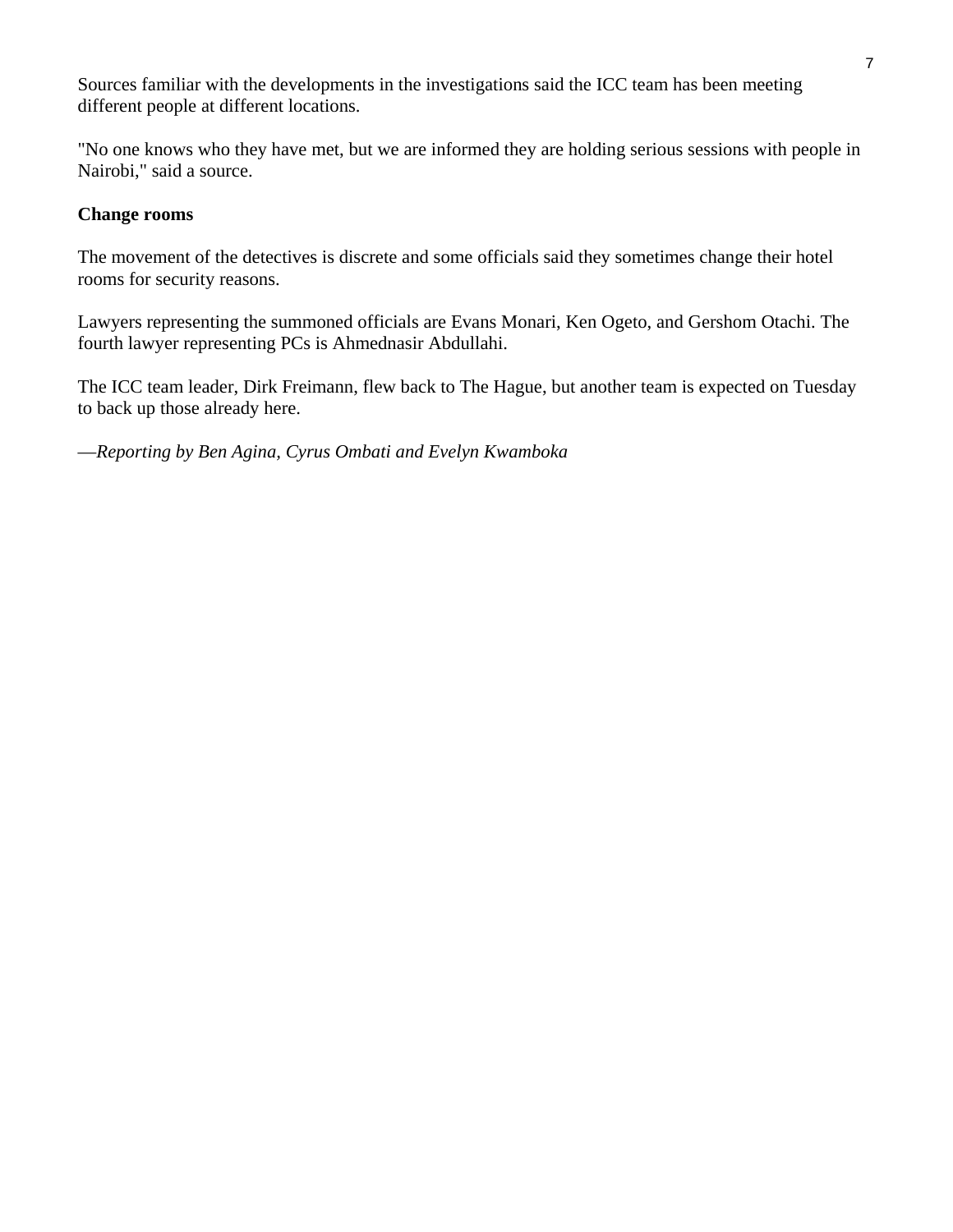# Deutsche Presse Agentur

Wednesday, 6 October 2010

#### **Court increases Karadzic hearings in effort to speed up trial**

The Hague - Judges in the Dutch city of The Hague on Wednesday moved to maintain an intensified schedule of hearings in the war crimes trial of former Bosnian-Serb leader Radovan Karadzic, amid concerns that the legal proceedings may not end until 2014.

The judges at the International Criminal Tribunal for the Former Yugoslavia (ICTY) also decided to extend each hearing to 45 minutes.

The ICTY had already raised the number of weekly hearings from three to four for October. The intensified schedule will now continue into November and 'until further order.'

'While the chamber does not consider that a five-day sitting schedule would violate the rights of the accused, it is also of the opinion that maintaining the current four-day sitting schedule with extended sittings may be equally conducive to ensuring an expeditious trial,' court spokesperson Nerma Jelacic said in a statement.

'The chamber, in the same decision, encouraged the accused to take the opportunity of the non-sitting fifth day to exercise and maintain his good health,' Jelacic added.

Karadzic, who is defending himself in court, faces 11 charges of genocide, war crimes and crimes against humanity for his role in the Yugoslav War of the 1990s.

The trial began in late 2009 but only got into full swing in the spring because Karadzic persuaded judges that he needed more time to prepare his case.

Karadzic's tendency to draw out cross-examinations, as well as repeated delays, have been blamed for the fact that the trial could last two years longer than expected.

This week's hearings featured the testimony of Michael Rose, a retired British Army general who headed the United Nations Protection Force in Bosnia-Herzegovina in 1994 and 1995.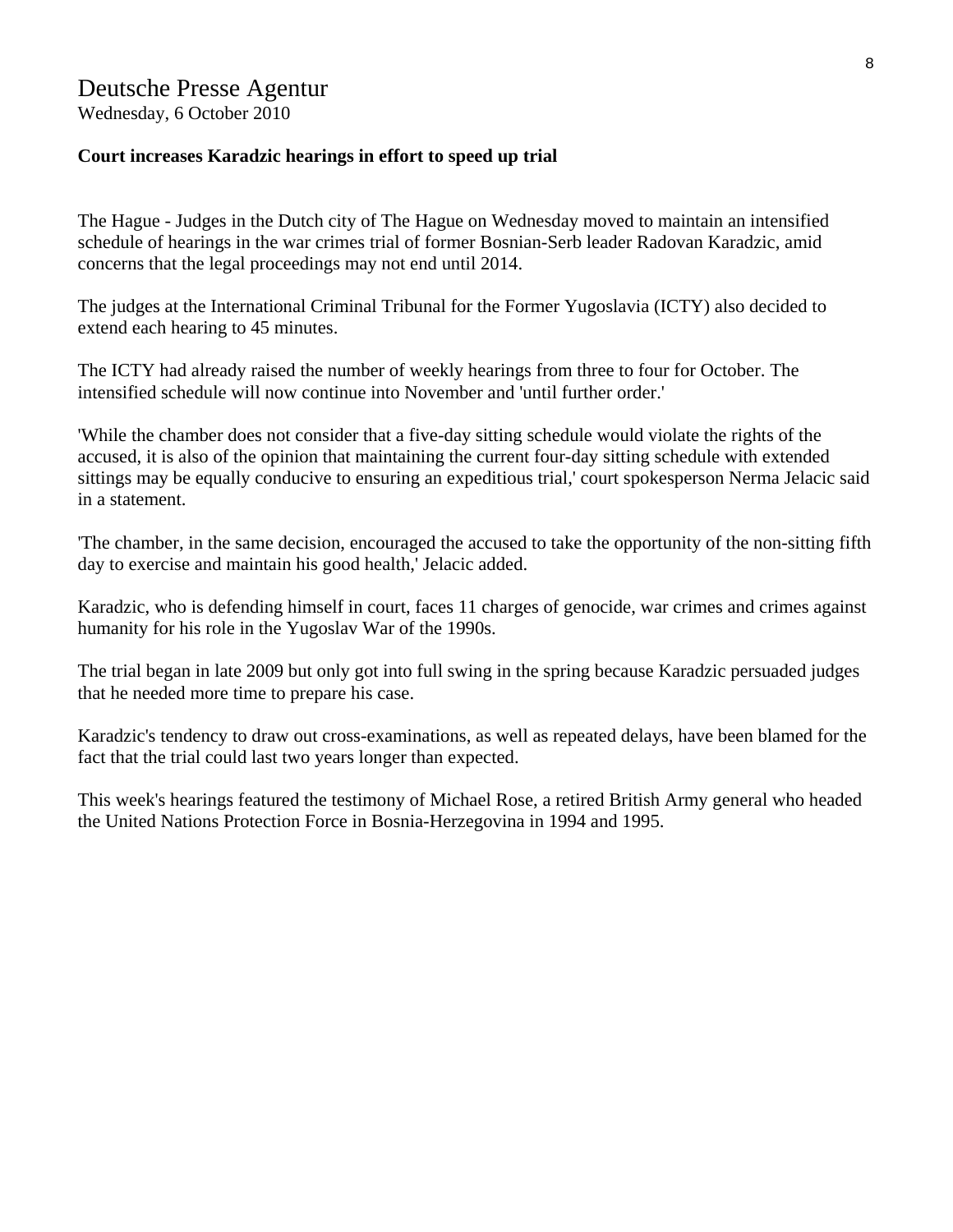The Daily Star (Lebanon) Thursday, 7 October 2010

#### **The Special Tribunal for Lebanon, the staring abyss and what must be done about it**

The STL, the UN and Lebanon must all contribute to avert an explosive situation in the country

#### By Chibli Mallat

Lebanon is back on the brink. The highly charged atmosphere has been steadily building up again around the Special Tribunal for Lebanon (STL), which was established for "truth and justice" after the assassination of former Prime Minister Rafik Hariri five years ago with little to show to date.

#### **Diagnosing the crisis**

The build-up of hatred and mistrust in Lebanon needs to be better understood in legal and political terms for a diagnosis that could pull the country away from the abyss. Nothing short of a carefully thought out action by the parties who want to avoid it, and an international understanding that closely accompanies it, will avoid the catastrophe staring us in the eye.

How did we get here? Best for understanding to start from the end. A relentless rumor in Beirut is that the STL has found enough evidence to incriminate Hizbullah members for the Hariri assassination. Hizbullah is fighting back by rejecting the entire judicial process as an international plot designed to destroy it, and by offering an alternative theory in Hariri's assassination implicating the Israelis. In a joint effort with Hizbullah and Syria, four generals who spent almost four years in prison question the STL's integrity in refusing to bring to trial those witnesses whose false testimonies they believe led to their incarceration, and to the finger pointed then at the Syrian government.

Large-scale violence is round the corner, and sectarian Sunni-Shiite street confrontations are becoming a recurrent and spiraling pattern in Beirut and other Lebanese cities. We have reached a point where the country is damned if it will, and damned if it won't. If the STL is dismantled, the main reason for its establishment in the first place, to prevent the victims from taking the law into their own hands, will vanish. The street will inevitably take over the yearning for justice in bouts of spiraling revenge. If the STL indicts members of pro-Syrian factions, they will resist it in any way they can, and already threaten large-scale violence. With regional deadlocks around Iran and the Arab-Israeli conflict persistent and growing, Lebanon will again offer its citizens as fodder to internal and regional contradictions.

Meanwhile, the STL remains mum, and the prosecutor gives no indication of the nature of the work achieved, the timetable expected, or the direction of the investigation. After five years of expensive enquiries, and a pattern of targeted assassinations that claimed over 100 innocent victims and passersby, the STL has little to show. No one was arrested or indicted, and those who were arrested have been released. In an effort to salvage the STL, its president Antonio Cassese declared in May that "there are indications the Prosecutor might submit an indictment by December 2010." In the latest interview, given to Now Lebanon on August 31, the prosecutor, Daniel Bellemare, has continued his predecessor's stubborn silence with the promise of progress no one can see, while belying the STL president's statements. One admission fused inadvertently, fueling more criticism, when he indirectly admitted that the four generals were imprisoned on trumped up evidence.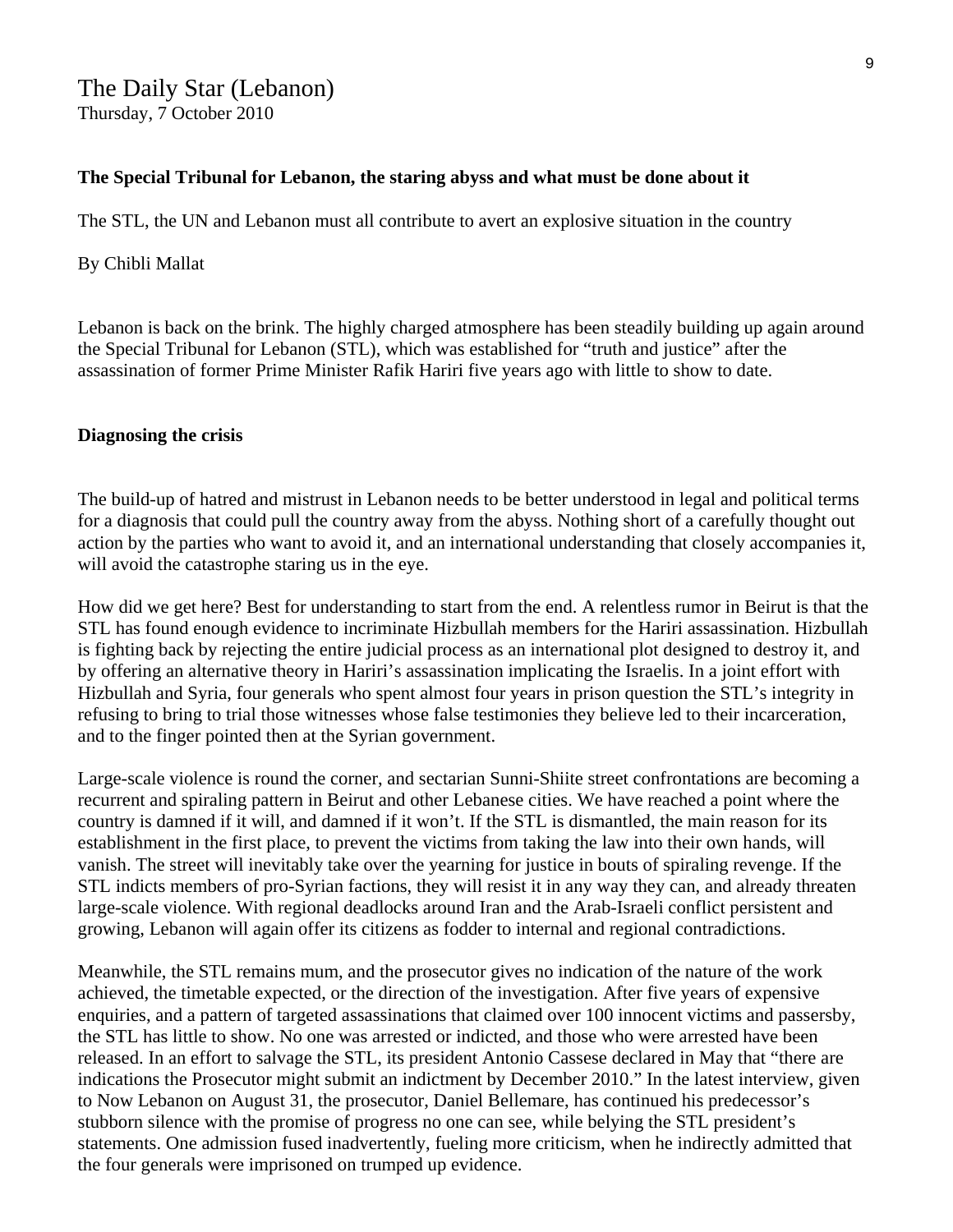The Syrian government and its allies are therefore claiming to be right in their expressed caution, then outright rejection, of the STL. Not a single accusation has held, despite a finding of two consecutive prosecutors that the "Syrian-Lebanese security order" was key to understanding the assassination of Hariri. Worse, whatever justice associated with the STL unraveled since it ordered the release of the four generals on April 29 2009.

In their distrust or fear of the STL, the Syrian government and its Lebanese allies now openly demand that it be be dismantled. To press their case, a common position has emerged amongst them politically and legally.

In political terms, Hizbullah and its allies are threatening the downfall of the national unity government, and to resort to the streets to achieve it if the resignation of their members from government is insufficient. By setting the STL at the heart of any government business, the paralysis of the country is assured for months on end.

In legal terms, two measures have been taken to stop the STL work: 1) pressure on the Lebanese government to deny the funds that it contributes to process, amounting to half of the expenses under STL statutes; and 2) initiation of judicial action in Syria with a set of retaliatory measures, including arrest warrants for leading Lebanese and international figures issued at the end of last week. The arrest warrants were issued against 33 persons; most are open critics of the Syrian government.

Alternatively, the STL critics would like the prosecutor to shelve its rumored upcoming indictment against Hizbullah members. This is not possible in practice because the tribunal, any tribunal, would destroy its legitimacy by declaring a suspect is off the hook sine die.

Politically, Lebanon is threatened again with the paralysis and violence of a failed state. The Hizbullahled factions in Parliament do not have the majority for a new government, and even if they do, it will be hard to find a Sunni leader who will confront the anger of the street if Hariri is forcibly removed from power.

Legally, the UN Secretary General is obligated to find STL funds denied by the Lebanese government elsewhere. As for the arrest warrants, they will in all likelihood boomerang. When the Syrian government conducted its own attempt to investigate the Hariri case with a view to short-circuiting the work of the investigators five years ago, the investigators accused them of obstructing justice.

To recap: the diagnosis just offered underlines the STL's professional shortcomings and the attempts of the Syrian government and its allies in Lebanon to build on these shortcomings to dismantle it.

The deadlock will therefore persist unless measures that respond to the legitimate criticism of the STL transform the entire scene, flawed as it is with the tragic failure of the STL in fulfilling its missions five years after an assassination that wrecked Lebanon and the region.

The crisis has now escalated in such proportions that leading Lebanese prosecutors, and two German investigators, are now under arrest warrants issued by the Syrian authorities. This brings the Hariri and related assassinations squarely back to the lap of the UN.

## **Correctives: the STL, Lebanon, and the UN**

While parties are digging down their heels, is a compromise possible? I am skeptical, so deadlocked is the situation domestically and regionally, but one should try nonetheless. Political developments depend on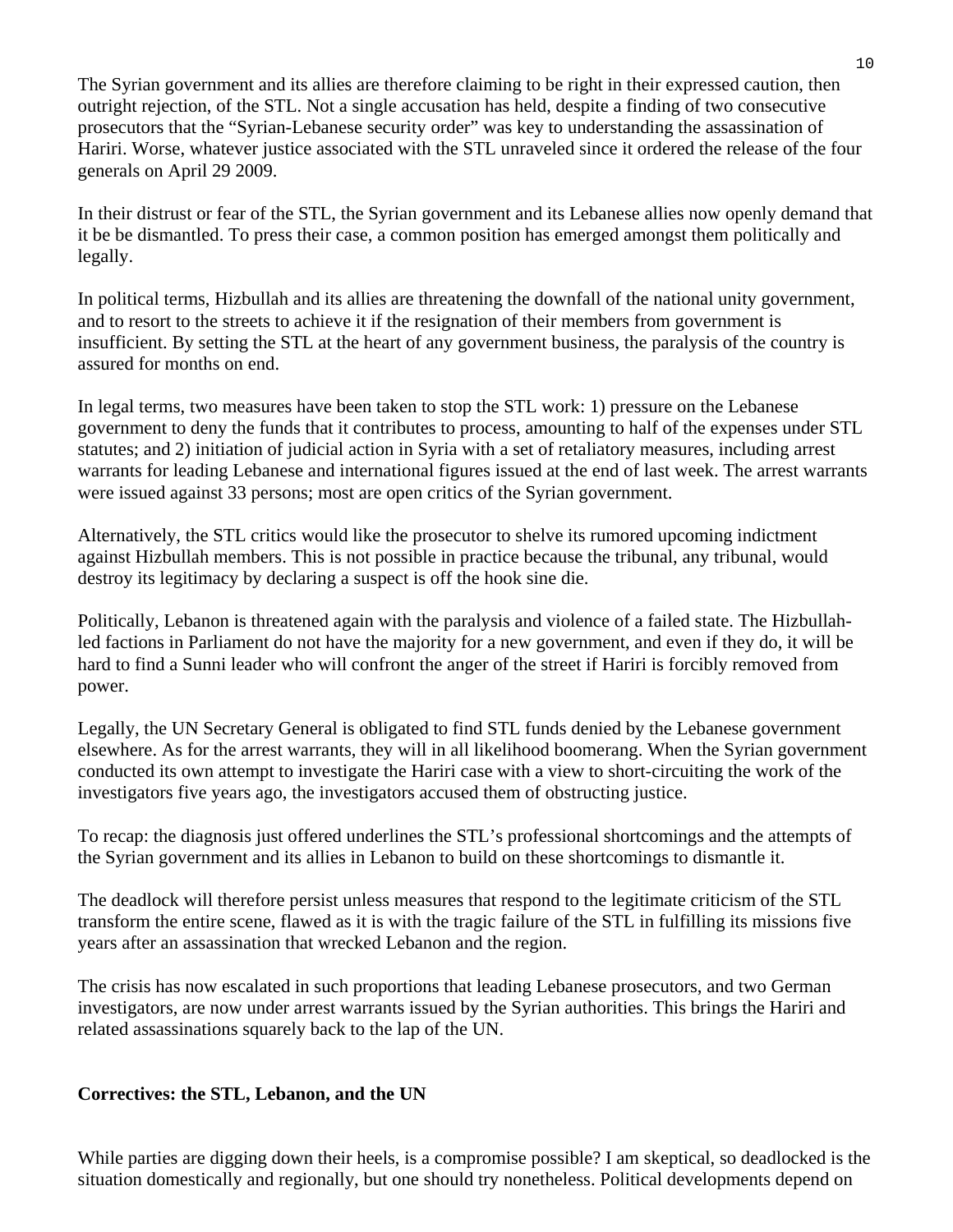the nature and speed of the simmering sectarian violence in the country. The conclusions here are exclusively legal-judicial.

To avert the legal-judicial crisis as it takes the country into the abyss, a game-change is needed by three protagonists: the STL, the UN, and the Lebanese government.

# **The STL**

First, what should the STL do? It must simply perform. So far it has nothing to show.

The first corrective is to show that justice is actively sought through finding and arresting the killers. The central problem, uncovering the cold-blooded murder of so many innocent people, requires a courage and professionalism that vanished since the appointment of Serge Brammertz in 2005. Brammertz relinquished his professional duty by doing effectively nothing for three years, at a time when assassinations were persisting in a clear pattern targeting anti-Syrian Lebanese personalities, and while four accused generals and a few lesser acolytes were languishing in prison without trial.

There are at present several competing public theories: one places the Syrian government at the centre, alternatively Hizbullah; the second, recently advanced by Hizbullah, accuses the Israeli government; the third, which has been the mainstay of the generals and their allies for the past five years, is the allegedly Islamist Sunni suicide bomber, Ahmad Abu Ads, whose tape was aired the day after the assassination of Hariri.

How should the STL proceed? It has now been five years of bungling and silence, and the argument for the secrecy of the investigation has worn out dramatically.

If Hizbullah is saying that the Israeli government is responsible, why doesn't prosecutor Bellemare interview Israeli officials, and say it has? Conversely, a large number of Lebanese, including most of the victims' families, and the two first UN investigators, are persuaded that high officials in Syria were involved: why are the 19 suspects identified by Mehlis in his second report not being questioned? If they were, who were they and what did they say? One of the most stunning findings in that investigation is the telephone call from a low level Islamist activist to the private cellphone of the former president of the Republic, who had used the personal intervention of the Syrian president to force an extension of his mandate on Hariri. Why did this man call the president's personal phone a few minutes after the blast? There are numerous contradictory explanations floating in Beirut, but the international investigation, which exposed the troubling fact has never taken the trouble of explaining why this track has gone cold. And the thesis of the Sunni Islamist plot around Abu Ads, what came of it? What about the 14 other bombs and assassinations that formed, according to the UN investigation, a "pattern"? If Hariri's death is so difficult to unravel, are all the other killings as intractable? There are myriads of other questions left unanswered, including leaks to journalists who trumpet news that the STL then refuses to comment on.

The second corrective is to confront the false witnesses. They cannot remain at large, and must be called in by the STL even if they are a sideshow that does not go to the heart of the issue. Perhaps the first two investigators were wrong in pointing the finger to the Syrian government, but this mistake needs to be squarely addressed by the STL. The murder of Hariri and the suffering of a hundred victims and their families in crimes unresolved, remain the central issue. The file of the false witnesses is a disturbing but relatively marginal concern that nonetheless needs to be fully clarified by the STL. If the fabricated evidence is not marginal, as Hizbullah and its allies contend, only a full explanation of the STL can allay the doubts triggered by a manifestly false imprisonment that lasted three and a half years.

The third corrective is about the style of communication chosen by the STL. Despite the clear mission it offers to the public on its official site, any substantive information the Lebanese receive is from some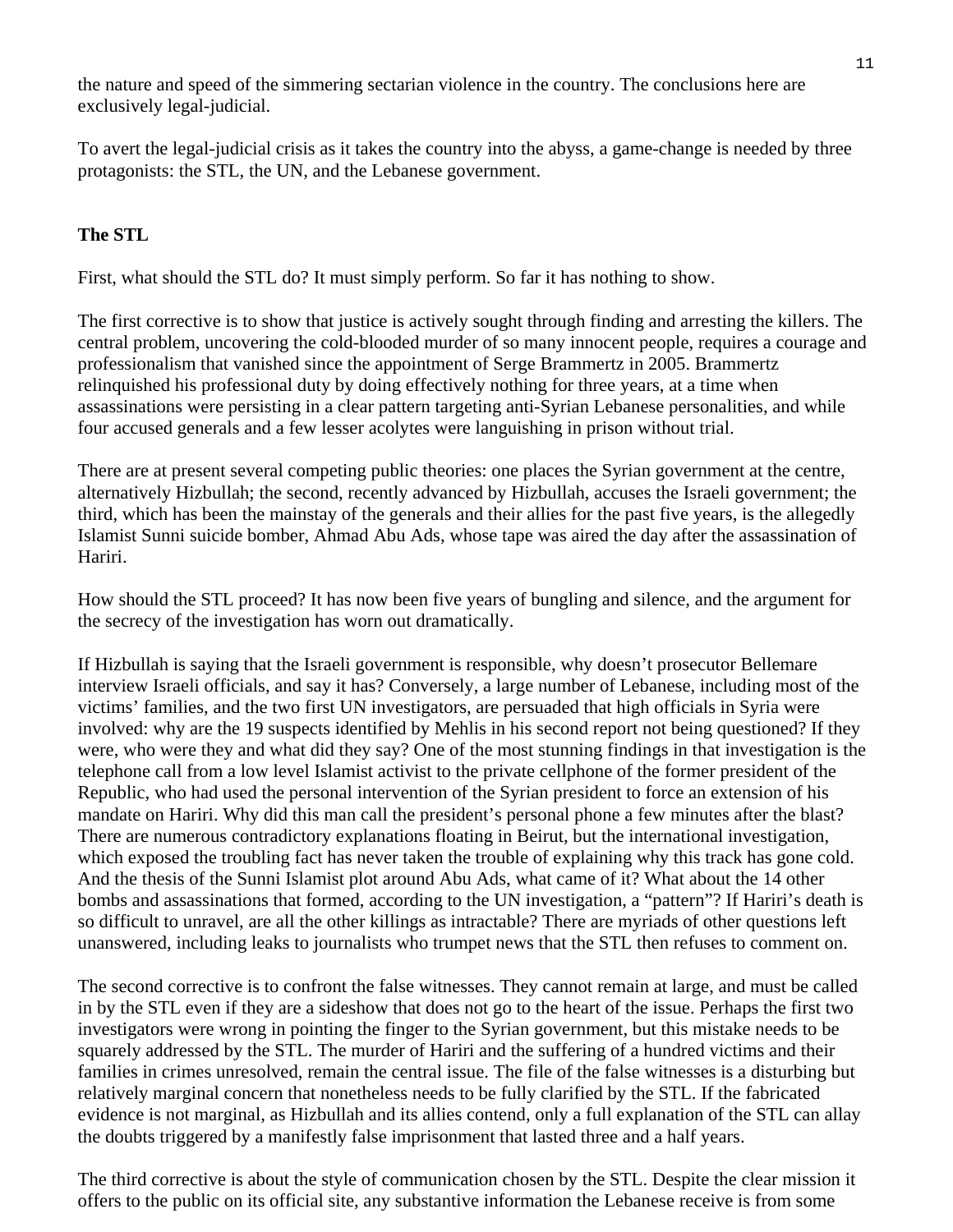obscure journalist in this or that foreign newspaper. The STL has even abdicated the role assigned to it by the UNSC to brief the Council regularly. Since Brammertz took over, all the reports have been empty apart from bureaucratic drivel.

The continued silence of the STL on any matter of substance, with the pretense that the slightest explanation jeopardizes the investigation, is key to understanding the present crisis. Nature abhors the void, and victims and the public at large are left to glean stories from journalistic sources. It is not sufficient for the STL to keep repeating that people should be patient and that an indictment will be handed down some day, when nothing appears to be happening, especially when the country is on the verge of large-scale violence. By keeping silent despite its own contradictory stances, the STL forgets the foremost rule that lawyers learn in the first year of law school the world over. Not only must justice be done, it must be seen to be done.

## **The Lebanese actors**

Second, what should the main Lebanese protagonists do?

Hizbullah and his allies are asking for the STL to be dismantled. This cannot happen, and even if the whole Lebanese government requests it, which is unlikely, the STL, like the International Criminal Tribunal for the former Yugoslavia and others, is an international mechanism that cannot be dismantled or stopped in the foreseeable future. A different approach altogether is necessary.

The groundwork has been done, with various Lebanese factions united in the current government around expanding justice, not stifling it. The relevant quote of the official governmental platform, reached after months of wrangling, is worth reproducing in full. In Section 13, on the STL, "the government affirms its respect for international law and the commitment agreed in the National Dialogue to cooperate with the STL, which was established by Security Council Resolution 1757, to unveil the truth in the murder of martyred Prime Minister Rafik Hariri, his companions and the victims of other assassinations, to establish justice, and to deter criminals."

This was immediately followed by another section, on a case of national and international importance that had until then been all but neglected by the Lebanese political leaders and the international community.

Section 14 reads: "The government will multiply its efforts in following up the case of Imam Musa al-Sadr's disappearance with his two companions Sheikh Muhammad Yaaqoub and journalist Abbas Badreddin in Libya, in order to find out what effectively happened, to free them and to punish those Libyan and non-Libyan nationals responsible for their disappearance, as well as the executors and all those involved, on the basis of the official accusation issued by the General Prosecutor on August 2, 2004, and of the indictment decided by the investigative judge of the Judicial Council [Lebanon's highest court] on August 21, 2008. The government further insists on the need for the Judicial Council to speed up its work and take the national and international measures required by law."

This platform has become a defining matter for Lebanon's future in the light of this national unity program, which demands persistence and effective results in two defining crimes of the country's traumatic history: the assassination of Hariri and 22 other innocent Lebanese in February 2005, and the abduction by Libyan leader Moammar Ghadafi of Sadr and his two companions in August 1978.

This will not deter the suspicion of Hizbullah towards the STL, or its fear of the persistent rumors about the involvement of its cadres in the assassination of Hariri. Nor will it lessen its animosity towards an international justice that remains highly selective. Still, together with the arrest and investigation of the false witnesses, it will show that the international community is not out to just get a particular Lebanese community, and that justice is a far more universal proposal with which all Lebanese can identify. The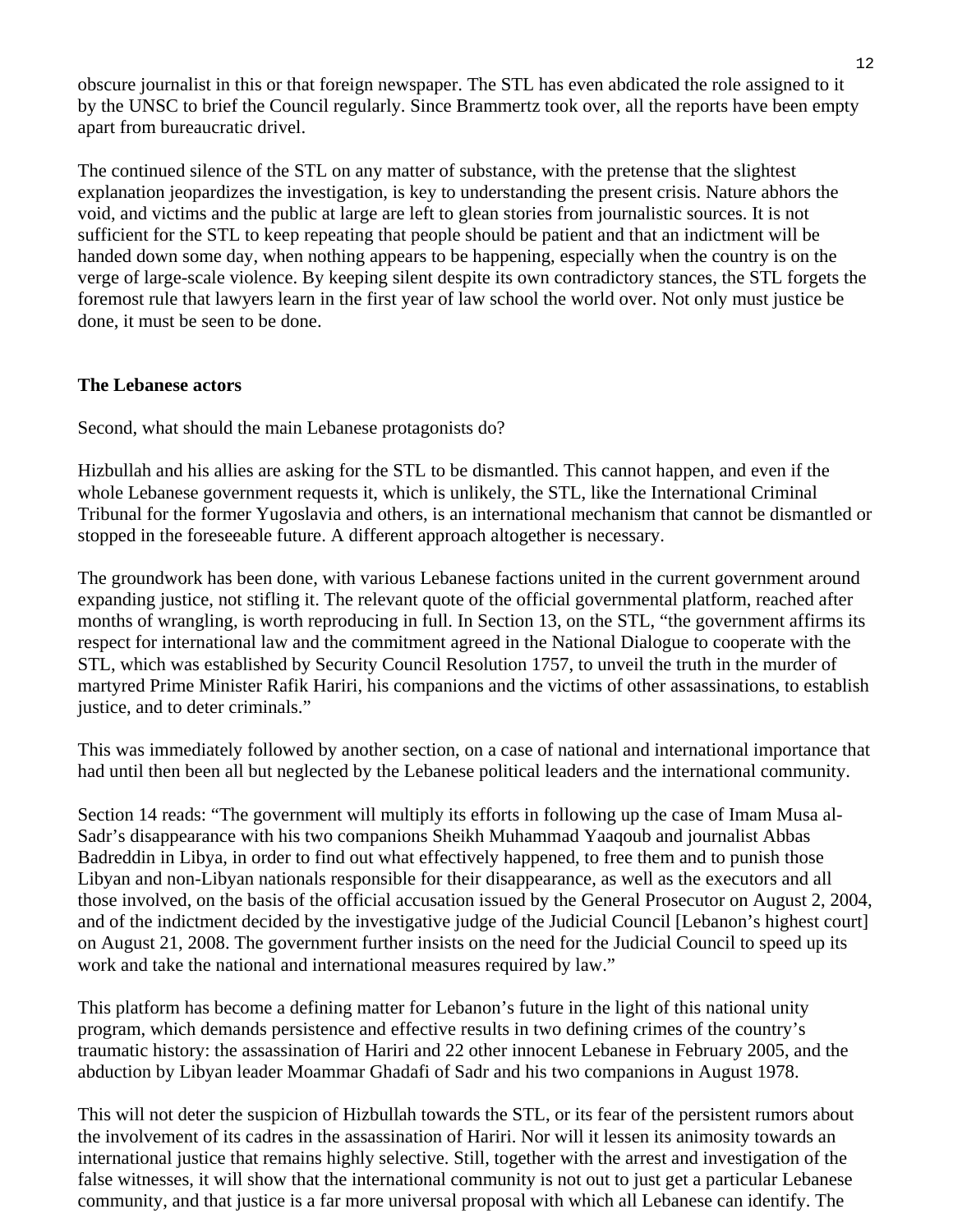full government must take the lead, especially on the international level, to make effective the indictment of Ghadafi and the arrest warrants issued by the Lebanese judiciary.

# **The UN**

Last and not least, what should the UN do?

The Office of the Secretary General has already reacted negatively to the attacks against the STL, and reiterated its support for its work. This was inevitable, but it is far from sufficient, and all the steps suggested above must be met, embraced and encouraged in the UN, especially in the Security Council. In addition the Secretary General should request results from the STL in closed and open sessions on the contradictions left in five years of justice delayed.

The Security Council's role in support of the STL has been time and again doubted and undermined by the Syrian government and its Lebanese allies. Flouting the UN is, however, not exceptional, and UNSC resolutions are violated every single day at great expense to peace and stability in the world.

The case of the STL is different, however, because this is an international tribunal that is being threatened in its very existence, and it is hard to accept either the UN Secretariat or the main Western capitals yielding in New York to pressure. In this particular case, action in favor of justice in the Imam Sadr case can be accommodated by the open and effective support of European countries and the United States, within the Security Council and beyond.

All these remedies appear to be a distant shot, for intellectual and legal leadership is simply not there. We would not be staring into the abyss if such leadership hadn't been so patently absent since more than half the people of Lebanon marched in Beirut for truth and justice in the Spring of 2005 and several times since. They deserve better.

Still, either the Lebanese retreat and condemn international justice as politically biased and hopeless, leaving the scene to chaos decided by arms, or the writ of justice is expanded as much as possible, in Lebanon and elsewhere. Abandoning the STL will leave raw violence as guide, domestically and regionally. So dramatic is the tension in the Middle East that no one will be spared, with sectarian violence bound to spread to the street in Damascus, and a failed state in Lebanon drawing in Israel and Iran into direct confrontation.

*Chibli Mallat is an attorney and professor of law. His book "March 2221. Lebanon's Cedar Revolution – An essay on justice and non-violence," published in 2007, underlined the early shortcomings of the STL.*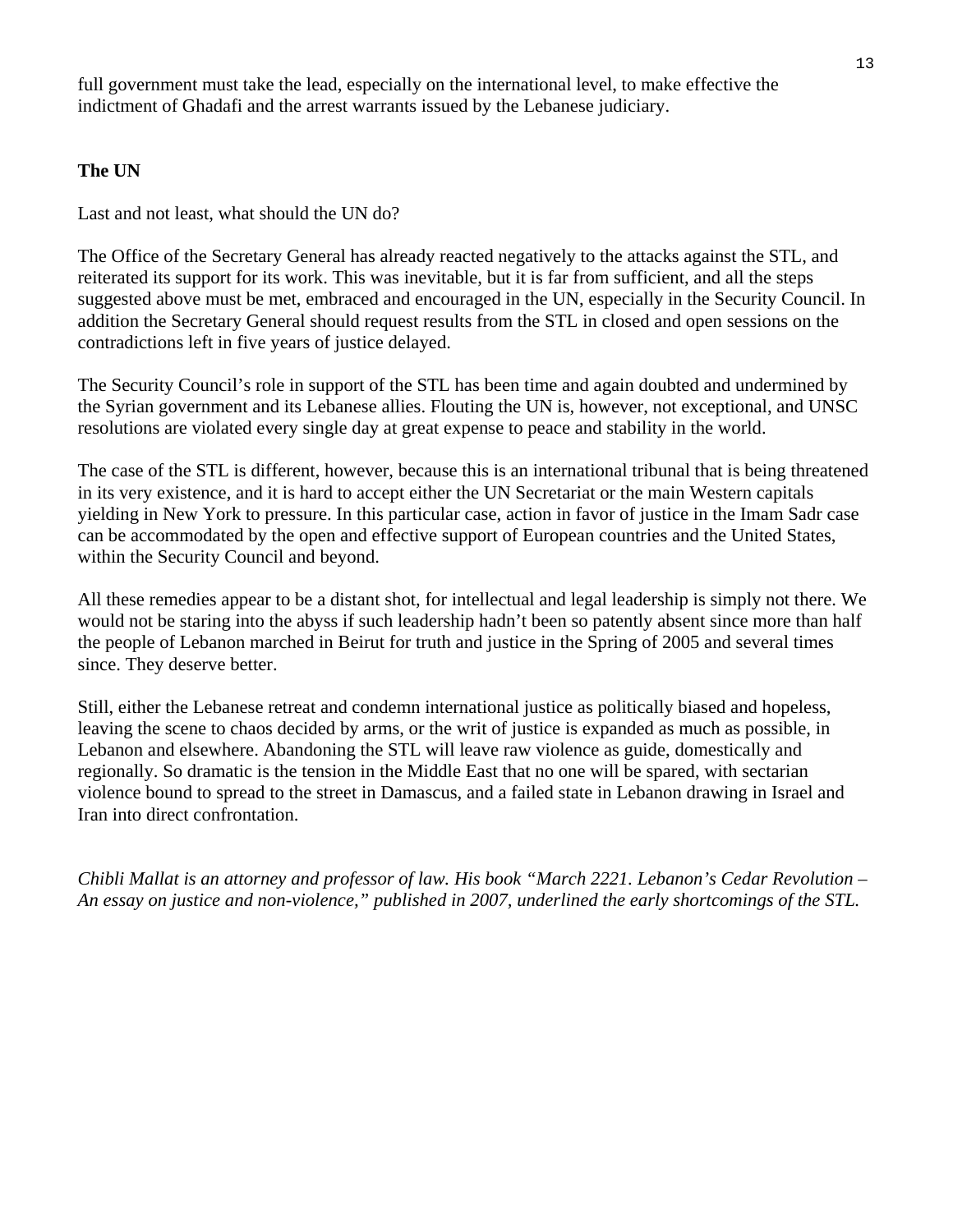Minivan News Wednesday, 6 October 2010

# **MPs clash over signing Convention on International Criminal Court**

By [Ahmed Naish](http://minivannews.com/author/ahmed-naish/)

MPs clashed over signing the [Rome Statute of the](http://untreaty.un.org/cod/icc/statute/romefra.htm)  [International Criminal Court](http://untreaty.un.org/cod/icc/statute/romefra.htm) (ICC) at a rancorous debate during yesterday's sitting of parliament.

While MPs of the ruling Maldivian Democratic Party (MDP) used the debate time to condemn the "unlawful and authoritarian" practices of the previous

government, opposition Dhivehi Rayyithunge Party-People's Alliance (DRP-PA) MPs accused the current administration of disregarding rule of law and negating parliamentary oversight.

Following an hour-long [debate,](http://www.majlis.gov.mv/di/download/minutes_of_meetings/majlis%20jalsa%2005.10.2010%20%2802%20vana%29.pdf) a motion to send the matter to the national security committee for further consideration, proposed by DRP MP Dr Abdulla Mausoom, was carried with 61 votes in favour and four against.

The issue was sent for parliamentary approval by President Mohamed Nasheed in accordance with article 93(a) of the constitution, which states that, "Treaties entered into by the executive in the name of the state with foreign states and international organisations shall be approved by the People's Majlis and shall come into force only in accordance with the decision of the People's Majlis."

# **"Torturers"**

MDP Parliamentary Group Leader "Reeko" Moosa Manik said the purpose of the international criminal court was to "arrest torturers like Maumoon [Abdul Gayoom], people like Ilyas Ibrahim [brother-in-law of the former president] who stole state property and funds, and Attorney Generals like Hassan Saeed who tried to hide it."

Moosa compared legislation voted through last year to afford privileges and protection to former presidents to laws enacted in Serbia to protect war criminals.

The former president and his brother-in-law, along with former National Security Services senior officer "Isthafa" Ibrahim Manik, he continued, numbered among "the worst torturers in the country's history."

Moosa accused former Attorney General Hassan Saeed, leader of the minority opposition Dhivehi Qaumee Party (DQP), of unlawfully arresting and jailing peaceful protesters on August 12 and 13, 2004.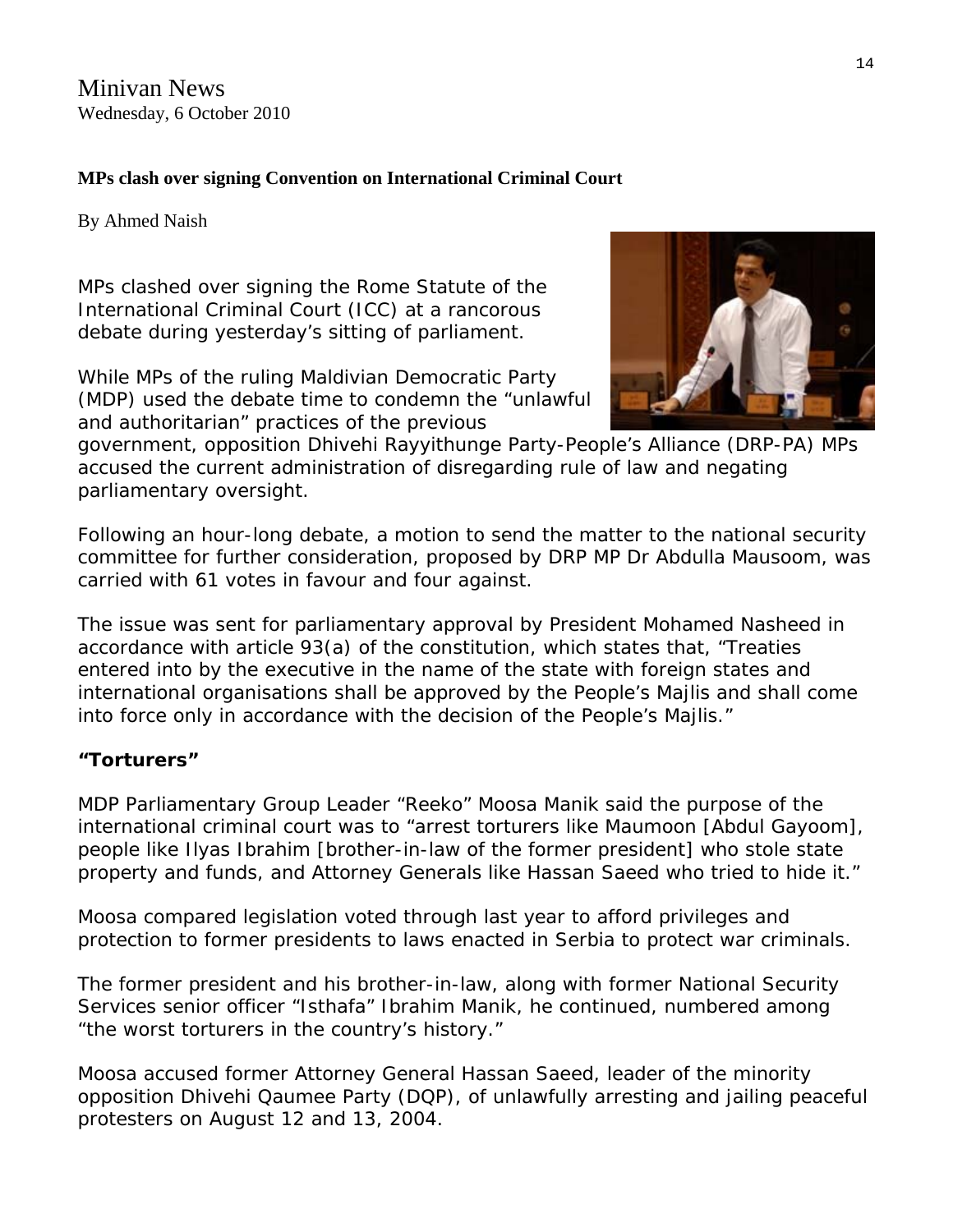Further, he speculated that the current administration was "incapable of touching [the issue of the former government]" because people involved in the purported crimes were in the new government as well.

He added that "suckling babes" in parliament who "jump up to defend [senior officials of the former government]" would not be able to understand the "feelings of torture victims".

Moreover, he argued, numerous custodial deaths and brutal torture in prisons exacerbated the national crises of drug abuse and corruption, adding that the new government would go the same way if "action is not taken now."

Following Moosa's tirade, DRP MP Dr Abdulla Mausoom accused the MDP government of formulating policies only to "benefit certain people", which he argued could be "considered a crime in international courts."

DRP MP for Mid-Henveiru Ali Azim insisted that parliament needed time to carefully study the documents sent over by the president's office, containing legal advice from the Attorney General, before reaching a decision.

# **Islamic principles**

Minority opposition People's Alliance (PA) MP Abdul Azeez Jamal Abubakur meanwhile noted that the absence of the United States and most Islamic countries from the list of signatories "raises some questions".

Referring to article 7.1(h), which deals with persecution of minorities, Independent MP Ibrahim Muttalib argued that parliament should consider whether some articles of the convention were in conflict with Islamic principles.

"This article talks about discrimination," he cautioned. "Today, international parties consider as discrimination the fact that people of other religions don't live among us; the fact that we don't have gay marriage. This is something we have to think about."

Muttalib added that he was "certain" that secularists and followers of other religions in the Maldives would "come out openly after this convention is signed and start working for their rights.

"Those amongst us today who want gay marriage, once this convention is ratified, will begin work on getting married," he continued. "We are certain that there are people among us who are scared of our religious scholars and rebuke them. They will make use of this court and begin work against the scholars."

Vili-Maafanu MP Ahmed Nihan agreed that Maldivian citizens would "surely" take the government to the ICC "saying the government did not allow us to have gay marriage."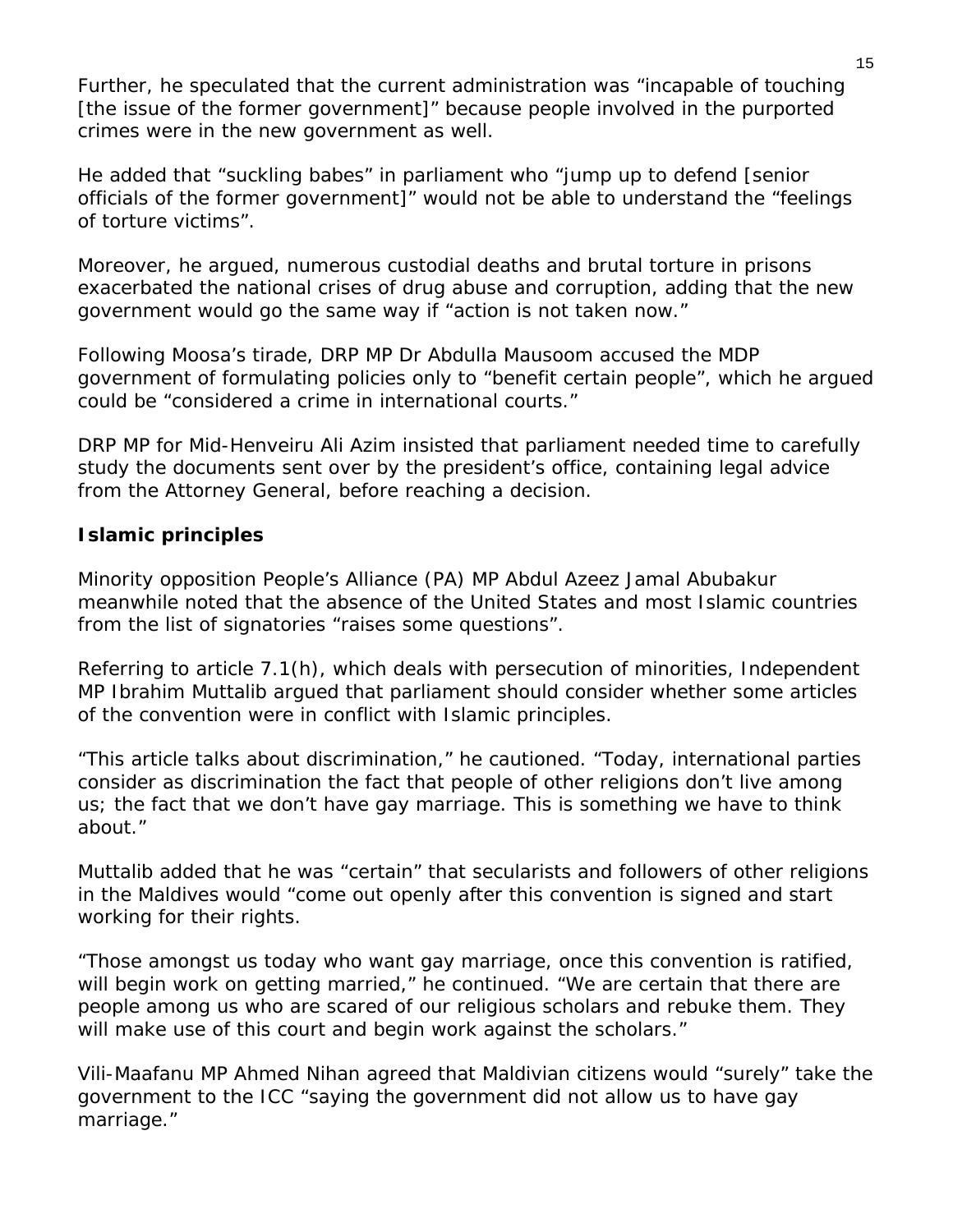Controversial religious scholar Dr Afrashim Ali, DRP MP for Ungoofaru, meanwhile warned that such conventions could be used "to shatter Islamic principles" and defame individuals "outside the bounds of law".

Afrashim insisted that the convention should not be signed if it could lead to "the construction of temples here under the name of religious freedom."

Moreover, Afrashim reprimanded MDP MPs for leveling serious accusations at the former president, pointing out that he had never been convicted of wrongdoing in a court of law.

DRP Deputy Leader Ali Waheed attacked the government for refusing to enact legislation passed by parliament, such as the amendments to the Public Finance Act, which was passed for a second time after the president vetoed the bill.

Independent MP Ahmed Amir suggested that consultations should take place with stakeholders in the judiciary before parliament makes a decision.

Vilifushi MP Riyaz Rasheed of DQP questioned the President's motive for proposing the matter to parliament.

Referring to the People's Court protests carried out by the MDP, Riyaz insisted that parliament should pass a law before signing the convention to specify the circumstances under which a Maldivian could be tried at an international court.